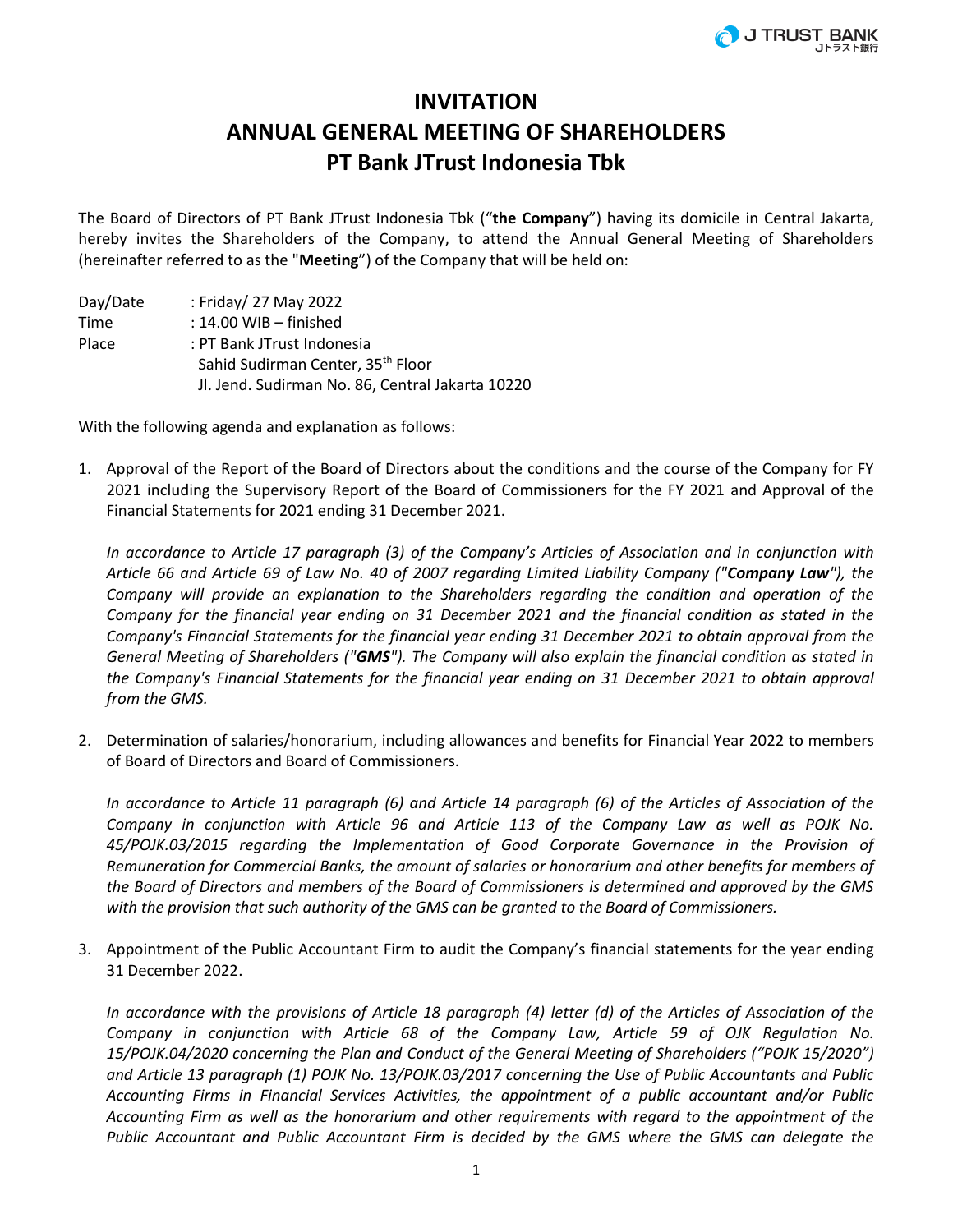

*appointment of a public accountant and/or Public Accounting Firm to audit the Financial Statements of the Company for Financial Year 2022 to the Board of Commissioners.* 

4. Report on Realization of Use of Proceeds from Limited Public Offering 2021 ("PUT – 2021") in the context of Capital Increase by Providing Pre-emptive Rights ("PMHMETD").

*In accordance with Article 6 paragraph (1) and paragraph (2) of POJK No. 30/POJK.04/2015 dated 22 December 2015 concerning Realization Report on the Use of Funds from Public Offering, the Company will be conveying a report on the realization of the use of the proceeds from the PUT – 2021 at the Annual GMS.*

5. Reappointment of composition of Board of Directors of the Company.

*Pursuant to the provisions of: (a) Article 94, Article 106, and Article 111 of the Limited Liability Company Law ("UUPT"), (b) Article 11 and Article 14 of the Articles of Association of the Company, (c) Article 3, Article 7, Article 23 and Article 26 of the Financial Services Authority ("OJK") Regulation No. 33/ POJK.04/2014 concerning Board of Directors ("BOD") and Board of Commissioners ("BOC") of Issuers or Public Companies, (d) Article 6 and Article 27 of OJK Regulation No. 55/POJK.03/2016 concerning Implementation of Governance for Commercial Banks, (e) Circular Letter of OJK ("SEOJK") No. 13/SEOJK.03/2017 concerning Implementation of Good Corporate Governance for Commercial Banks, (f) SEOJK No. 39/SEOJK.03/2016 concerning Fit and Proper Test for Candidates for Controlling Shareholders, Candidates for Members of BOD and Candidates for Members of BOC of the Bank, the Company will propose to the Meeting to approve the reappointment of the composition of the Board of Directors of the Company without prejudicing the rights of the GMS to dismiss at any time in accordance with the provision as stated in Article 105 of the Company Law.* 

## **Notes:**

- 1. The Company does not send separate invitation letters to the Shareholders of the Company (the "Shareholders"), and this Meeting Invitation (the "Invitation") shall constitutes as an official invitation. This invitation is also available through the Indonesia Stock Exchange website: namely, www.idx.co.id, eASY.KSEI via htpps://akses.ksei.co.id and the Company's website [www.jtrustbank.co.id.](http://www.jtrustbank.co.id/)
- 2. Shareholders of the Company who are entitled to attend or be represented at the Meeting are the Shareholders of the Company whose names are recorded in the Register of Shareholders of the Company on **28 April 2022** and or shareholders in securities sub account balance at PT Indonesian Central Securities Depository ("KSEI") on **28 April 2022** until the closing of stock trading on the Indonesia Stock Exchange.
- 3. Taking into consideration the implementation of Micro Scale Public Activity Restrictions ("**PPKM**") which is implemented in Special Capital Region of Jakarta to mitigate the spread of COVID-19 outbreak and in order to comply with the provision of Article 27 POJK No. 15/2020, the Company provides conventional and electronic power of attorney facility (e-proxy) provided by PT Kustodian Sentral Efek Indonesia ("KSEI").

In addition to being able to grant the Power of Attorney to one of the representative of the Securities Administration Bureau, the Shareholders can also grant the power of attornies to other parties as so choosen as long as they are not members of the Board of Directors, Board of Commissioners and employees of the Company. Shareholders are not entitled to give power of attorney to more than one proxy for a portion of the number of shares they own with different votes. Authorization can be done through:

a. Conventional Power of Attorney: Conventional Power of Attorney Form for the votes to be given for each agenda item of the Meeting, can be downloaded through the Company's website (www.jtrustbank.co.id), the scanned copy of the power of attorney upon duly completed and signed as well as its supporting documents such as a photocopy of ID card or other identification, can be submitted by e-mail to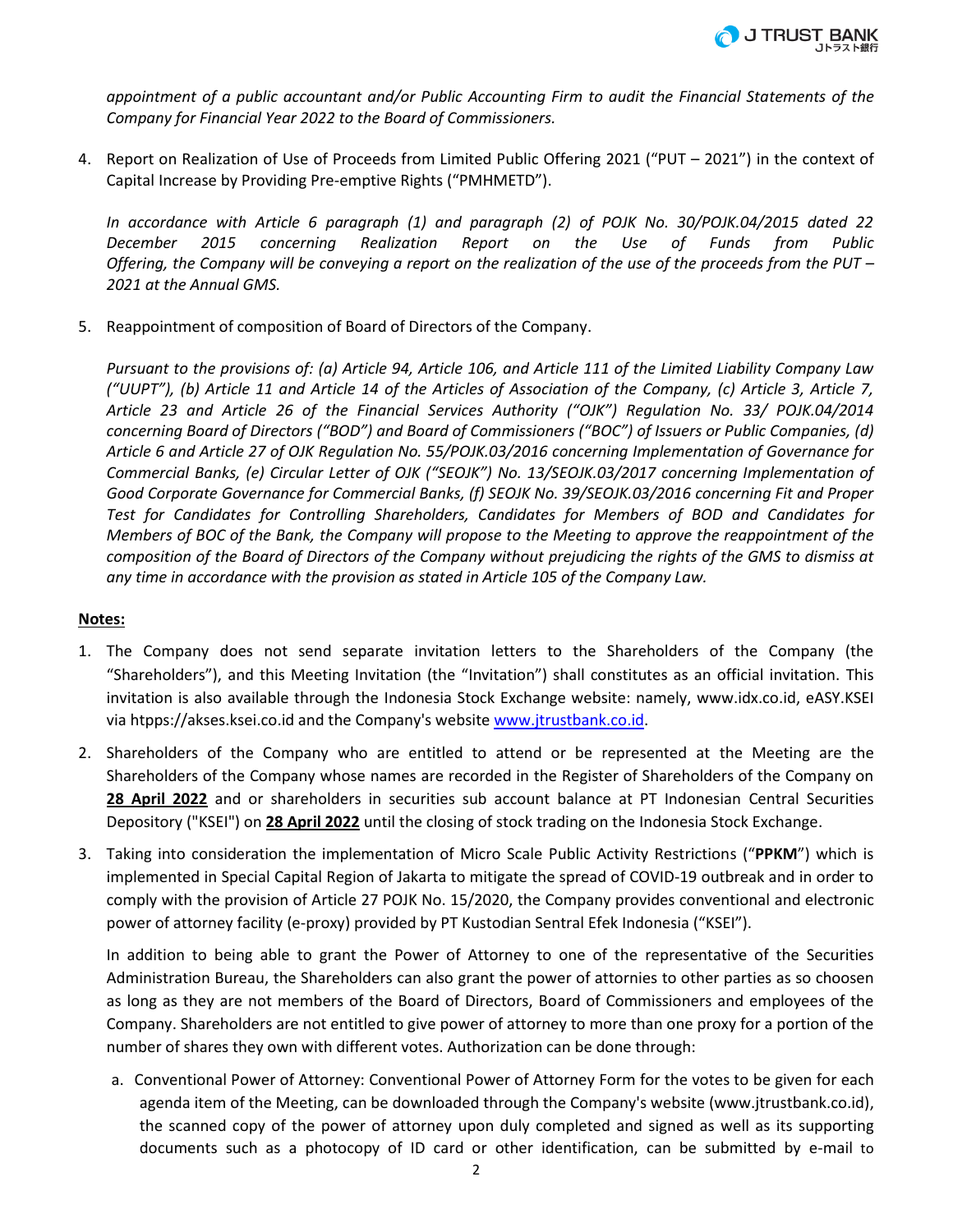sharestar.indonesia@gmail.com. The original Power of Attorney should be submitted to the Company's Securities Administration Bureau; namely, PT Sharestar Indonesia ("Company Registrar") no later than 3 (three) working days before the Meeting is held, Monday, 23 May 2022 at 16.00 WIB at the address at Berita Satu Plaza , 7th Floor, Jl. Gen. Gatot Subroto Kav. 35-36, Jakarta 12950, Indonesia, Tel. +6221 5277966, Fax. +6221 527 7967 ("BAE Office"). Only Power of Attorney validated as Eligible Shareholders will be counted for both attendance quorum and decision quorum.

- b. The E-Proxy through eASY.KSEI: is a system to grant Power of Attorney provided by KSEI to facilitate electronic script less power of attorney from the scrip less Shareholders whose shares are in the collective custody of KSEI to their proxies. The Proxy available in eASY.KSEI is the represented by the Company Registrar. The e-proxy Power of Attorney of can be submitted to the eASY.KSEI's website through the following link https://akses.ksei.co.id at the latest by Thursday, 26 May 2022 at 12.00 WIB.
- 4. Shareholders or their Proxies before entering the Meeting room must follow the following procedures:
	- a. Individual Shareholders submits a copy of ID Card (KTP) or any other valid identification document.
	- b. Proxies for Individual Shareholders submit:
		- (i) Power of Attorney determined by the Company
		- (ii) a copy of Card or any other valid identification document.
	- c. Legal Entity Shareholders and their proxies are requested to provide:
		- i. Power of Attorney determined by the Company.
		- ii. Latest copy of the Articles of the Association of the Legal Entity.
		- iii. A copy of the latest deed of appointment for the management of the company.
		- iv. A special Power of Attorney (if required by the Legal Entity's Articles of Association) is sent to BAE at the address listed in point 3 above no later than 3 (three) working days before the Meeting which is on Monday, 23 May 2022.
	- d. Shareholders whose shares are in KSEI's collective custody are required to show written confirmation for Meeting ("KTUR") which can be obtained at a securities company or custodian bank where the shareholders open their securities accounts.
- 5. Entitled Shareholders or their proxies who will physically attend the Meeting, must follow and pass the safety and health protocols determined by the Company, including the limitation of meeting participants, as follows:
	- a. For the purpose of safety and health, the Company requires that Shareholders or their Proxies must have a Certificate of:
		- i. PCR Swab Test of COVID-19 with negative result obtained from a hospital doctor, public health center, or medical clinic with the date of the test taken 1 (one) day prior to the Meeting is held; or
		- ii. Rapid Antigen Test with negative result on the same date with the Meeting date.

The Shareholders or their proxies who cannot show the original PCR Test Letters are requested to provide proxies through eASY.KSEI facility or Conventional Power of Attorney without prejudice to the rights of the Shareholders to ask questions, opinions and/or votes as well as casting votes in the Meeting and the votes cast by their proxies in the Meeting shall be counted;